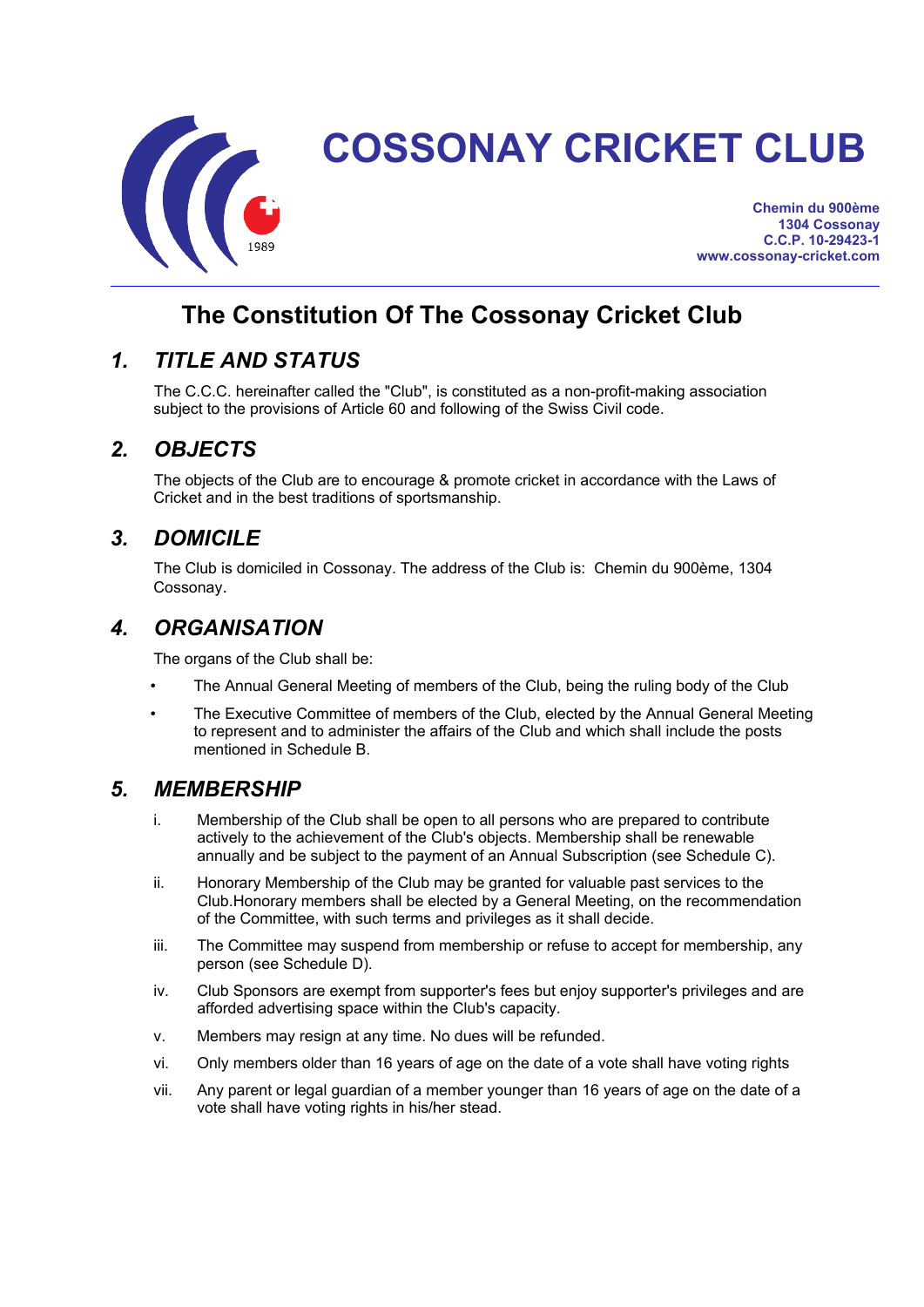#### *6. ASSETS AND LIABILITIES*

- i. The assets of the Club shall consist of the subscription paid by member's donations, and other payments made to the Club, such as via sponsorship, and saleable property acquired by the Club.
- ii. The assets of the Club shall be devoted to the running of the Club in the furtherance of its objects. This may include financial contributions towards events of social character, organised by the Club for its members (see Schedule C).
- iii. In no case shall the assets of the Club be distributed among the members and no member shall receive payment directly or indirectly for services to the Club.
- iv. In the event of dissolution of the Club, the net assets of the Club after payment of its liabilities shall be made to the Cricket Switzerland.
- v. No expenses or liabilities shall be incurred in the name of the Club without the prior approval of the Committee.
- vi. The assets of the Club shall normally be held at a level sufficient to cover one year's recurrent expenditure.
- vii. Members are not personally responsible for the Club's liabilities.
- viii. The financial Year of the Club shall be from the First of February until the Thirty-First of January of the following year.

#### *7. THE GENERAL MEETING*

- i. A General Meeting of Members of the Club shall be convened by the Secretary at the direction of the Committee or within one month of the receipt of a written request by not less than 10 % of the Club addressed to the Secretary.
- ii. The General Meeting shall be convened at least once a year as an Annual General Meeting in order to:
	- Receive and accept the reports of the Committee
	- Receive and accept the audited accounts of the Club
	- Elect the Members of the new Committee
	- Agree upon sporting activities for the season to come
	- Confirm the appointment of an Auditor for the current financial year.

Such a meeting shall normally be held during the month of March. The membership eligible to form a quorum and to vote at such a meeting shall be the membership as at the preceding February 28th (see Schedule A).

- iii. The notice convening a General Meeting together with an agenda shall be circulated to allmembers and supporters of the Club not less than fifteen days before the date of such a meeting.
- iv. The quorum for a vote at a General Meeting shall be one fourth of the members of the Club. If a quorum is not obtained for any vote at a General Meeting the meeting may be re-convened, with due notice, within one month of that meeting, and at such a reconvened meeting, no quorum shall be required.
- v. Voting shall be by simple majority, except for amendments to the Constitution, on a show of hands, except that a secret ballot shall be held if voting is for an election of members of the Committee. The President of the Club shall have a casting vote.
- vi. General Meetings shall normally be chaired by the President or his nominee from the Committee or in the absence of both, the Treasurer.
- vii. The Rules and Procedures for General Meetings are given in Schedule A of this Constitution.
- viii. At General Meetings supporters and sponsors are welcome but without the right of vote.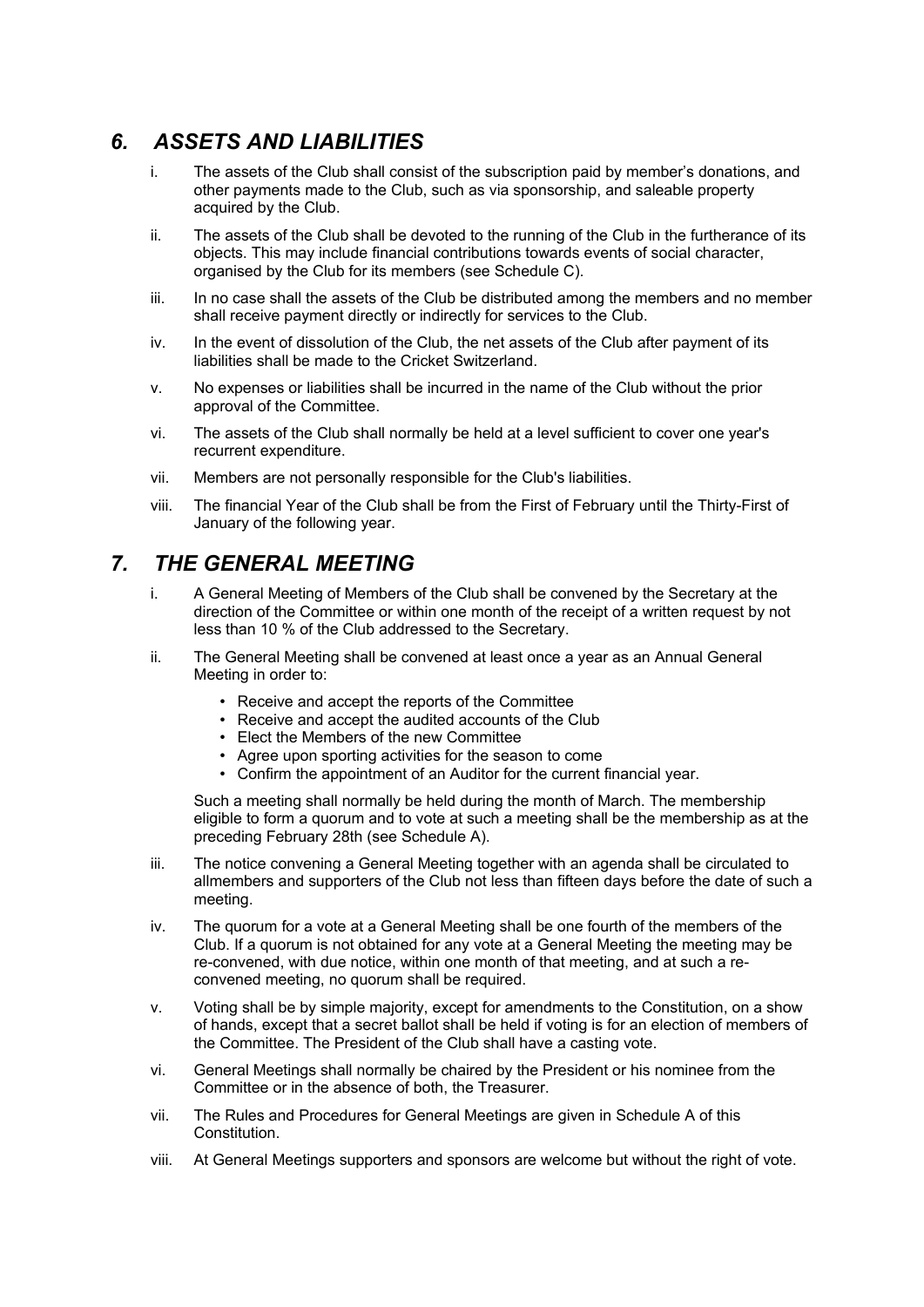#### *8. THE COMMITTEE*

- i. The Committee shall be elected annually by the Annual General Meeting, and unless otherwise decided by the Annual General Meeting, shall hold office until the next Annual General Meeting. Members of the Committee shall have attained the age of Twenty years.
- ii. Meetings of Committee shall be convened by the Secretary at the direction of the President or upon the written request of at least two members of the Committee addressed to the Secretary.
- iii. Meetings of the Committee shall normally be chaired by the President or his nominee from the committee, or in the absence of both, the Treasurer . The Quorum for meetings of the Committee shall be 50 %. Voting shall be by simple majority.
- iv. Any vacancy occurring on the Committee shall be filled by co-option for the remainder of the mandate of the Committee. Such co-option shall be notified to the membership at the earliest convenient opportunity and submitted for ratification at the next General Meeting.
- v. The Committee may appoint sub-committees to carry out specific tasks on behalf of the Committee. The mandate for such sub-committees shall not exceed that of the Committee.
- vi. The distribution of tasks within the Committee is described in Schedule B of the Constitution.

#### *9. AMENDMENTS TO THE CONSTITUTION*

Amendments to the constitution must be voted upon by the membership. Proposed amendments must be submitted to the Committee, in writing. The Committee will then decide whether to call a General Meeting to discuss, and vote upon, proposed amendments, or whether to hold them over until the next Annual General Meeting. The proposed amendments must be circulated to the membership at least 21 days before the proposed meeting together with the convening notice.

- The present form of the Constitution, and Schedules A to D, were adopted at the Annual General Meeting of June 21<sup>st</sup> 1990.
- Amendment to Schedule B Committee Organisation with the creation of the post of Membership Secretary was adopted at the AGM 28<sup>th</sup> March 1996.
- Amendment to Schedule B Committee Organisation with the creation of the post of Youth Development Officer was adopted at the AGM 23<sup>rd</sup> March 1998.
- Amendments to Schedule C Financial Provisions with the addition of Juniors, Unemployed, Supporters and Families to Annual Subscriptions were adopted at the AGM 23rd March 1998.
- Amendment to Schedule B Committee Organisation with the qualification of the post of President was adopted at the AGM 15<sup>th</sup> March 2001.
- Amendments to Schedule B Committee Organisation with the additional Committee post of Equipment Manager and reassignment of Newsletter Editor as an "additional member as needed", were adopted at the AGM 14<sup>th</sup> March 2002.
- Amendments to Clause 5 Membership Item vi; Clause 7-The General Meeting Items v & vi; Clause 8-The Committee – Item iii and Schedule C Financial Provisions Item 3i, were adopted at the AGM 13<sup>th</sup> March 2003.
- Amendment to Clause  $5 -$  Membership Item vii was adopted at the AGM 12<sup>th</sup> March 2014

The President: David Milne (2010-2014)

The Secretary: Philippe Gimmel (2013-2014)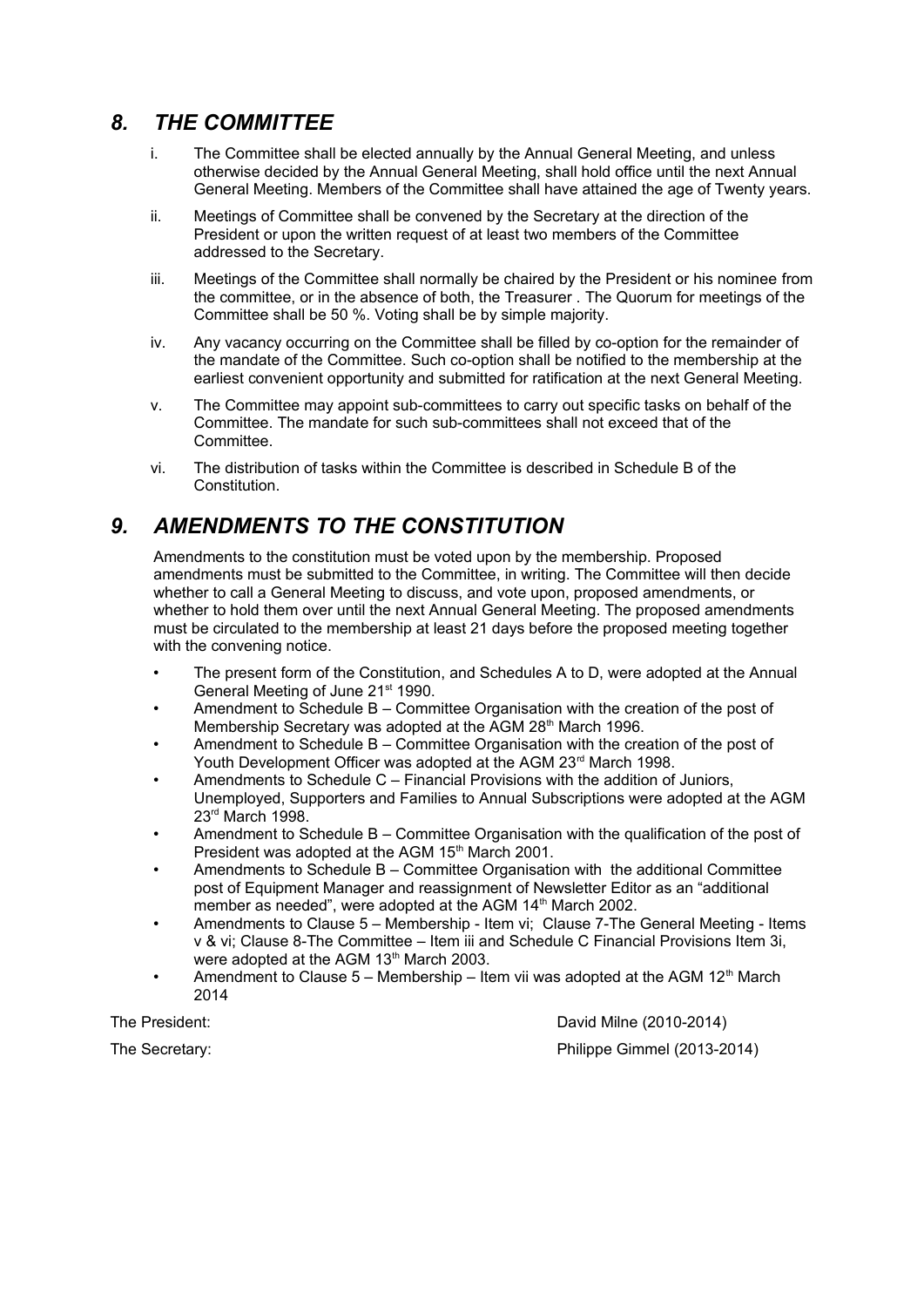#### **SCHEDULE A : RULES AND PROCEDURES FOR GENERAL MEETINGS**

- 1. The President shall open the meeting, announce apologies for absence, and proceed to the order of business. When the election of the new Committee is held, the President shall vacate the post after the election of the new President. The new President takes office immediately and proceeds with further business.
- 2. The order of business shall, where applicable, be:
	- i. Acceptance of the Minutes of the previous General Meeting
	- ii. Receive and accept reports of the Committee members
	- iii. Acceptance of the Audited Accounts of the Club
	- iv. Confirmation of appointment of the Auditor(s)
	- v. Debate and voting on motions submitted
	- vi. Election of members of the new Committee
	- vii. Any other business
	- viii. Closure of Meeting
- 3. Minutes shall be kept of the proceedings at all General Meetings which shall be submitted to the following General Meeting for approval and then signed by the President of the Club.
- 4. Voting by proxy shall be allowed when a member is unable to attend a General Meeting. The form of proxy, obtainable from the Secretary shall be signed by the member and shall specify the member's wishes with regard to voting.
- 5. Proxy votes given as above shall be included in the quorum for the vote.
- 6. Motions for discussion at a General meeting shall be submitted to the Secretary in writing not less than fifteen days before the time of the meeting for inclusion in the agenda. Motions which relate to a change in the Constitution or the Schedules to the Constitution shall be submitted at least twenty one days before the date of the meeting for circulation with the convening notice.
- 7. Motions or amendments received from the floor shall be taken under "any other business".
- 8. Discussion on motions shall follow normal debating procedures:
	- i. Discussion shall relate only to the motion presently before the meeting.
	- ii. Members shall only speak when invited to do so by the President. All remarks shall be addressed through the President.
	- iii. No amendments shall be taken before motions are put to the vote unless accepted by the proposer, in which case the amended version becomes the substantive motion.
	- iv. Only "points of order" or "points of information" shall take precedence over the motion before the meeting.

Points of order shall refer only to the conduct of the meeting:

- challenge to a decision of the President
- challenge to the quorum for a vote
- request that a motion not be put to the vote

Points of information shall be solely to correct, or add information to that given by the speaker, with the latter's consent, in reference to the motion before the meeting.

- 9. Nominations for election to the Committee shall be made in writing to the Secretary not less thaneighteen days before the time of the meeting. The Secretary shall ascertain, before the meeting, the willingness of the nominee to stand for election. Nomination shall state the post(s) for which the nomination is made and the name of the proposer.
- 10. The order of election shall follow the list of Committee posts given in Schedule B of this Constitution. Before each election, the nominations received shall be announced and the nominees may be asked to identify themselves. Candidates who are not elected for the post for which they have been nominated, may be nominated from the floor for any of the posts for which voting has not yet taken place.
- 11. The President may appoint tellers to assist in the counting of the votes.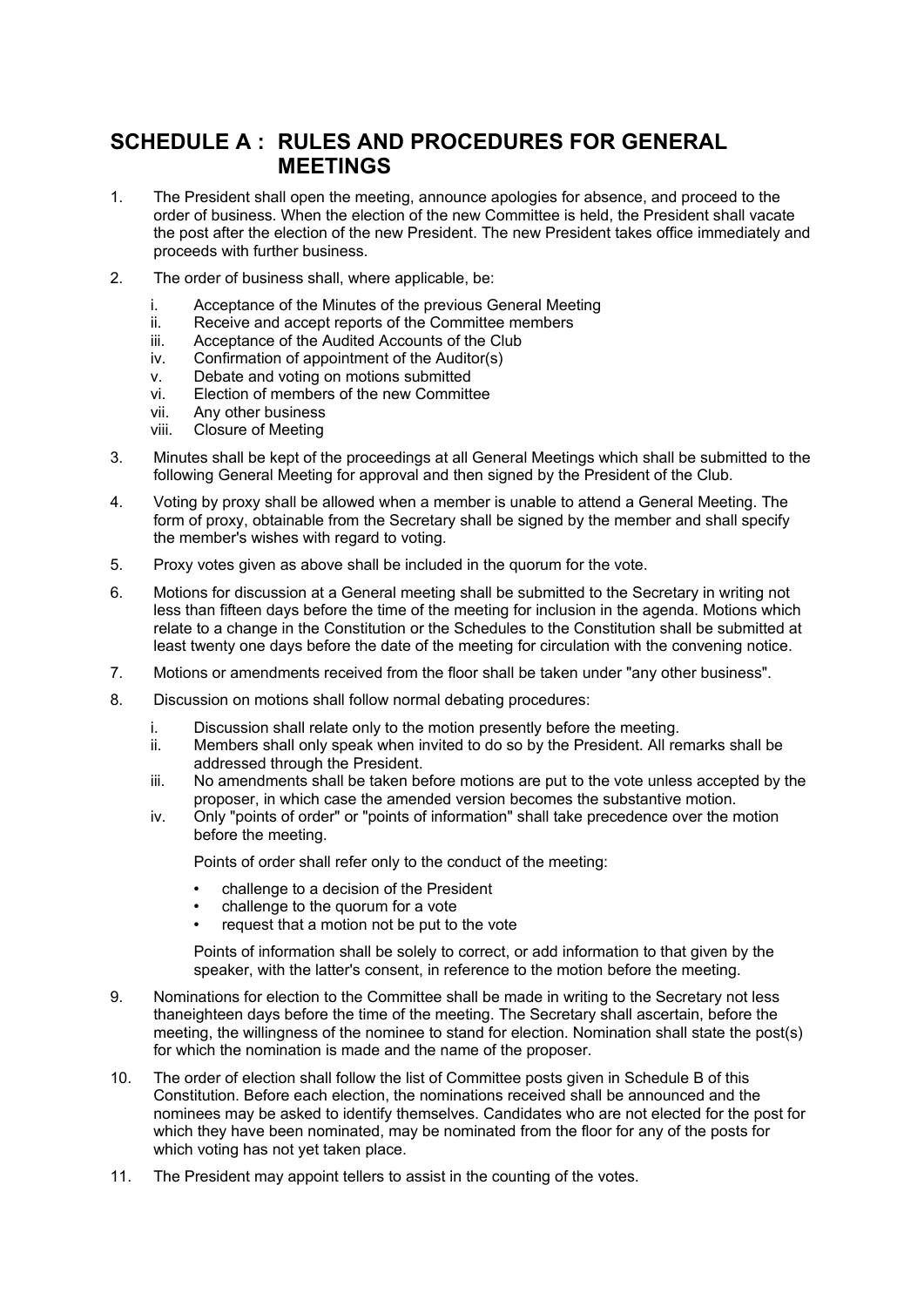#### **SCHEDULE B : COMMITTEE ORGANISATION**

1. The outline of responsibilities within the Committee is :

i. PRESIDENT Head of Club; represents the Club and ensures its interests particularly with regard to relations with the local authority.

- ii. SECRETARY Convenes and maintains written records of General Meetings. Undertakes the official correspondence of the Club.
- iii. TREASURER Responsible for the financial affairs of the Club and the maintenance of its accounts in accordance with the Financial Provisions in Schedule C.
- iv. FIXTURES SECRETARY Responsible for arranging fixtures of both friendly and competitive nature, with other clubs in Switzerland. Should liaise closely with the members of the Committee.
- v. PUBLIC RELATIONS OFFICER Responsible for contact with local authorities, members of other sports clubs sharing facilities used by the Club and any sponsors.
- vi. EQUIPMENT MANAGER Responsible for keeping an up-to-date inventory of playing equipment, determining the need for, and acquiring, any new items required after approval by the Committee.
- vii. MEMBERSHIP SECRETARY Responsible for maintaining an up-to-date membership list.
- viii. YOUTH DEVELOPMENT OFFICER Responsible to promote the development of Youth Cricket within the C.C.C. by organising coaching, training and fixtures.
- ix. Additional members as needed including Newsletter Editor.
- 2. The President and Executive Committee (Public Relations Officer, Treasurer & Secretary) must have been members of the Cossonay Cricket Club for at least three years at the date of election and be able to communicate in French as well as in English by both word of mouth and in writing.
- 3. The Committee shall meet on a regular basis throughout the season and intermittently during the close-season.
- 4. Minutes shall be kept of the proceedings at all Committee meetings which shall be submitted to the following meeting for approval and be signed by the President of the Club and shall be available at the request of any member.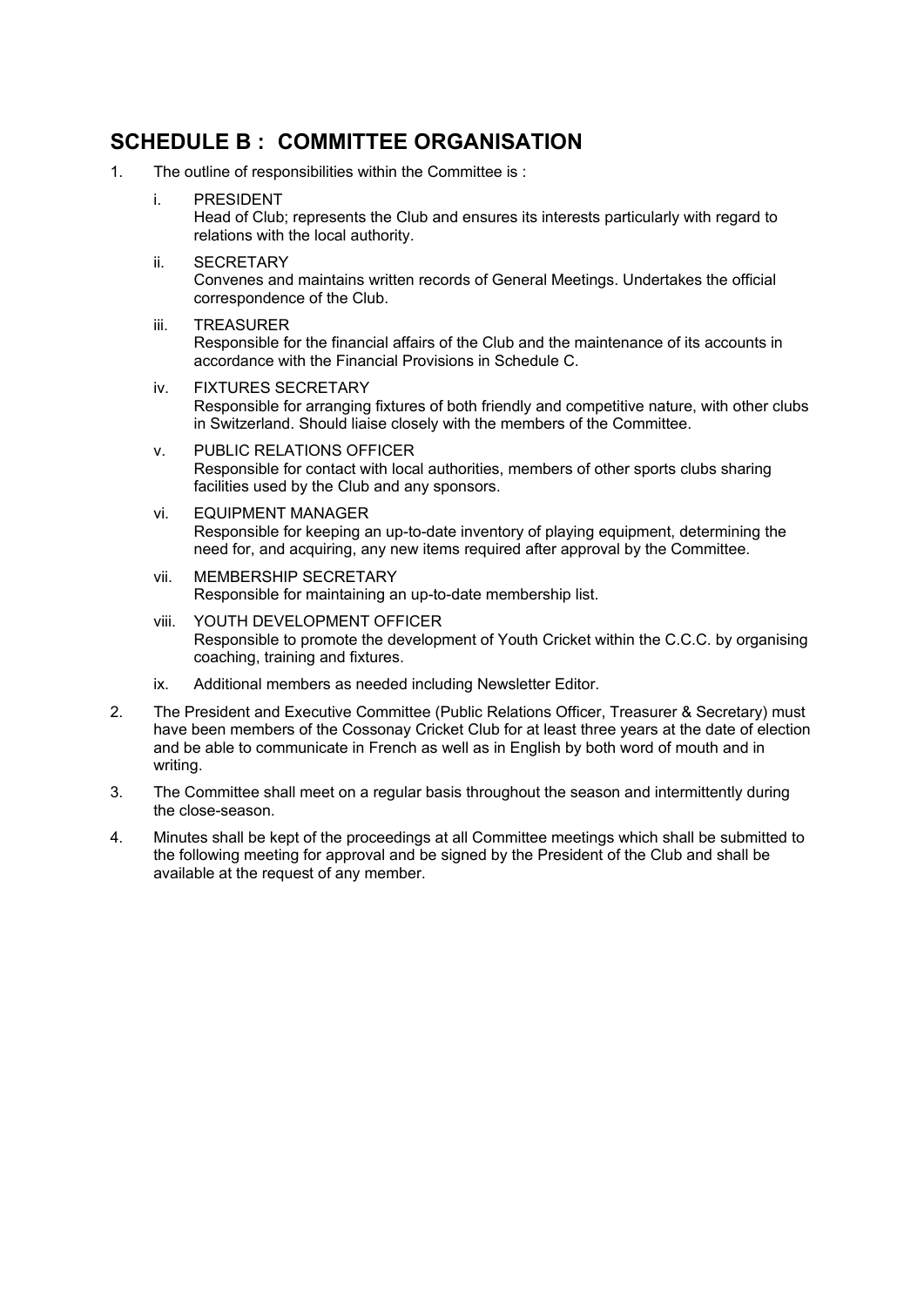### **SCHEDULE C : FINANCIAL PROVISIONS**

- 1. ANNUAL SUBSCRIPTION
	- i. Members of the Club shall pay an Annual Subscription, the amount of which shall be determined at the Annual General Meeting. The subscription falls due on the 1st of April of each year.
	- ii. A reduced Annual Subscription may apply to:
		- a) students in full-time education/juniors/unemployed
		- b) retired people
		- c) supporters
		- d) families
- 2. ADMINISTRATION OF FUNDS
	- i. The Treasurer shall ensure that proper accounts be kept in such a manner that the financial situation of the Club may be readily determined.
	- ii. The Treasurer shall immediately notify the Committee of any serious deterioration in the Club's financial situation or of any irregularities in the billing or settling of expenses.
- 3. SIGNATORY POWERS
	- i. Signatory powers on any of the Club's accounts shall be vested in the Treasurer and the President or Secretary.
	- ii. The joint signature of two of the above persons shall be required for any withdrawal or transfer of funds of which one signature shall normally be that of the Treasurer.
- 4. ANNUAL FINANCIAL REPORT AND AUDIT
	- i. The Treasurer shall submit in writing to Members of the Club the financial report for the previous financial year together with an audited balance sheet. These shall be placed before the Annual General Meeting.
	- ii. The accounts, books and records of the Club shall be open to inspection by the Auditor(s) appointed by the General Meeting. The written report of the Auditor(s) shall be sent to the President and the Secretary of the Club and shall be published at the Annual General Meeting.
- 5. INSURANCE

The Club does not have accident insurance cover for its members and other persons assisting the Club in a match. All persons so involved should ensure that they have adequate personal cover for accidents and civil liability. The Club has third party coverage for injury and material damage up to 2 million Swiss francs.